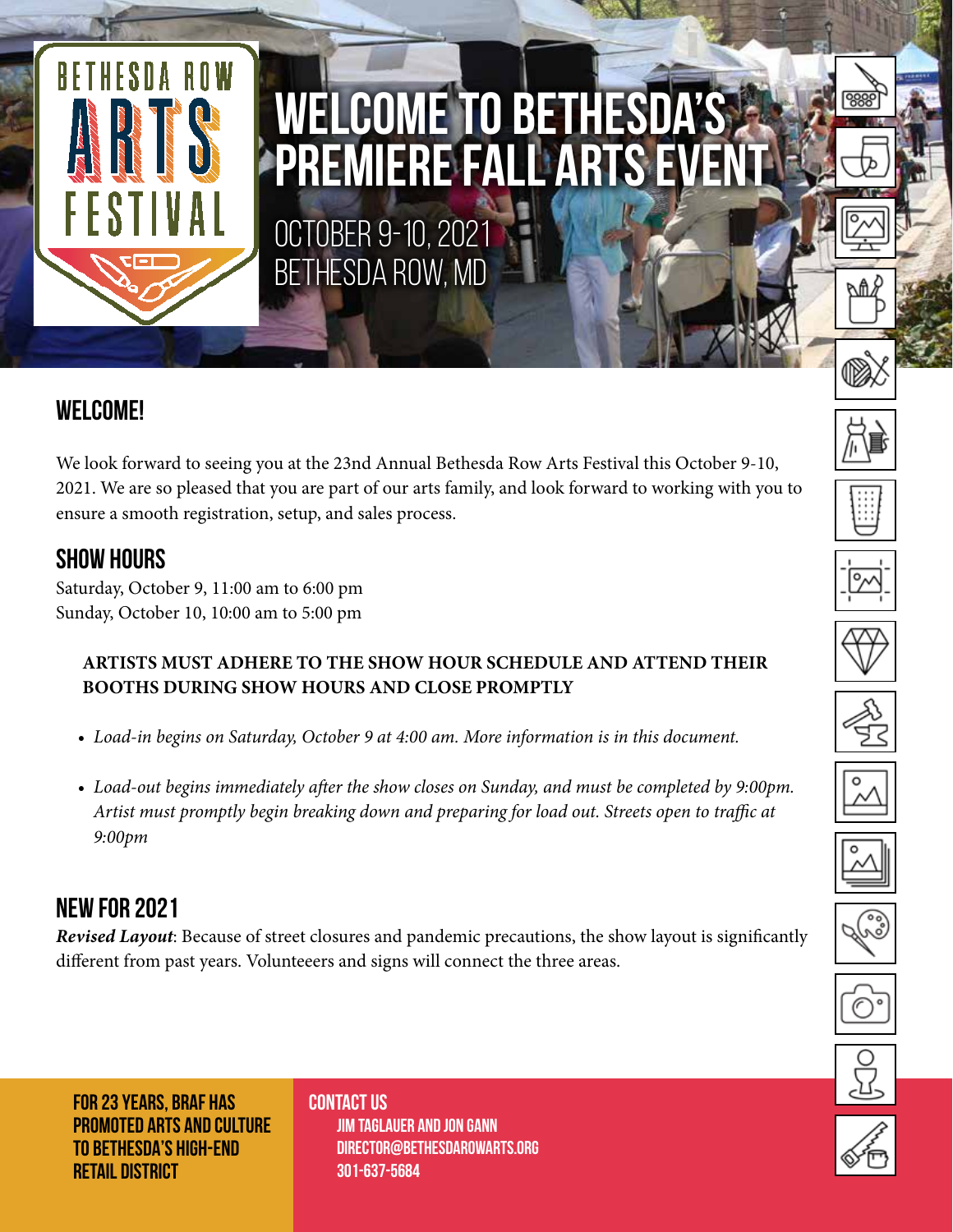## **IMPORTANT INFORMATION**

You can always find updated information on the ARTISTS PAGE of our web site at *bethesdarowarts.org/forartists*



## **MARKETING**

#### **SOCIAL MEDIA**

We have a strong social media presence on Facebook, Twitter and Instagram. A majority of this year's marketing efforts are going into social media, including a post on each artist with active social media accounts of their own. Please "like" and "follow" us on these platforms at:

| Facebook:  | facebook.com/BethesdaArtsFestival | @BethesdaArtsFestival                 |
|------------|-----------------------------------|---------------------------------------|
| Instagram: | instagram.com/BethesdaRowArts     | <b><i><u>@bethesdarowarts</u></i></b> |
| Twitter:   | twitter.com/BethesdaRowArts       | <b><i><u>@bethesdarowarts</u></i></b> |

Please be sure to include your social media information and website address when completing your booth payment information. We want our audience to reach out to you and share their enthusiasm.

#### **EXPANDED WEBSITE**

By the beginning of the show, we will have a completely new, and mobile-friendly and location-aware website where guests can find out more information about each artists, look at photos, and connect via social media.

#### **PUBLIC RELATIONS**

Our public relations team may reach out to you for quotes, to book radio or television appearances, or to gather information they may need to best promote the festival.

## **HOSPITALITY**

#### **HOTELS**

Hotel and housing packages are updated as they are offered on bethesdarowarts.org/forartists. Please check back often for new and updated deals.

#### **ARTISTS SERVICES AND RESTROOMS**

Snacks and beverages will be distributed throughout the day by our Street Captains. During the weekend, one our new sponsors, Heyday, will visit each tent to offer a break with samples of custom facial products.

We provide two sets of port-a-potties for artists, one located on Bethesda Avenue, and one on Elm Street. Restrooms are also available at the Bethesda Row Cinema at the corner of Woodmont and Bethesda. Restrooms are located downstairs. You must show your artists badge for access.

#### **BOOTH SITTERS**

If you need a break, text your Street Captain to arrange for a booth sitter. For insurance reasons, booth sitters are not able to make financial transactions in your behalf. You may instruct them to either hold a patron on site until your return, or will ask the patron to return at a later time.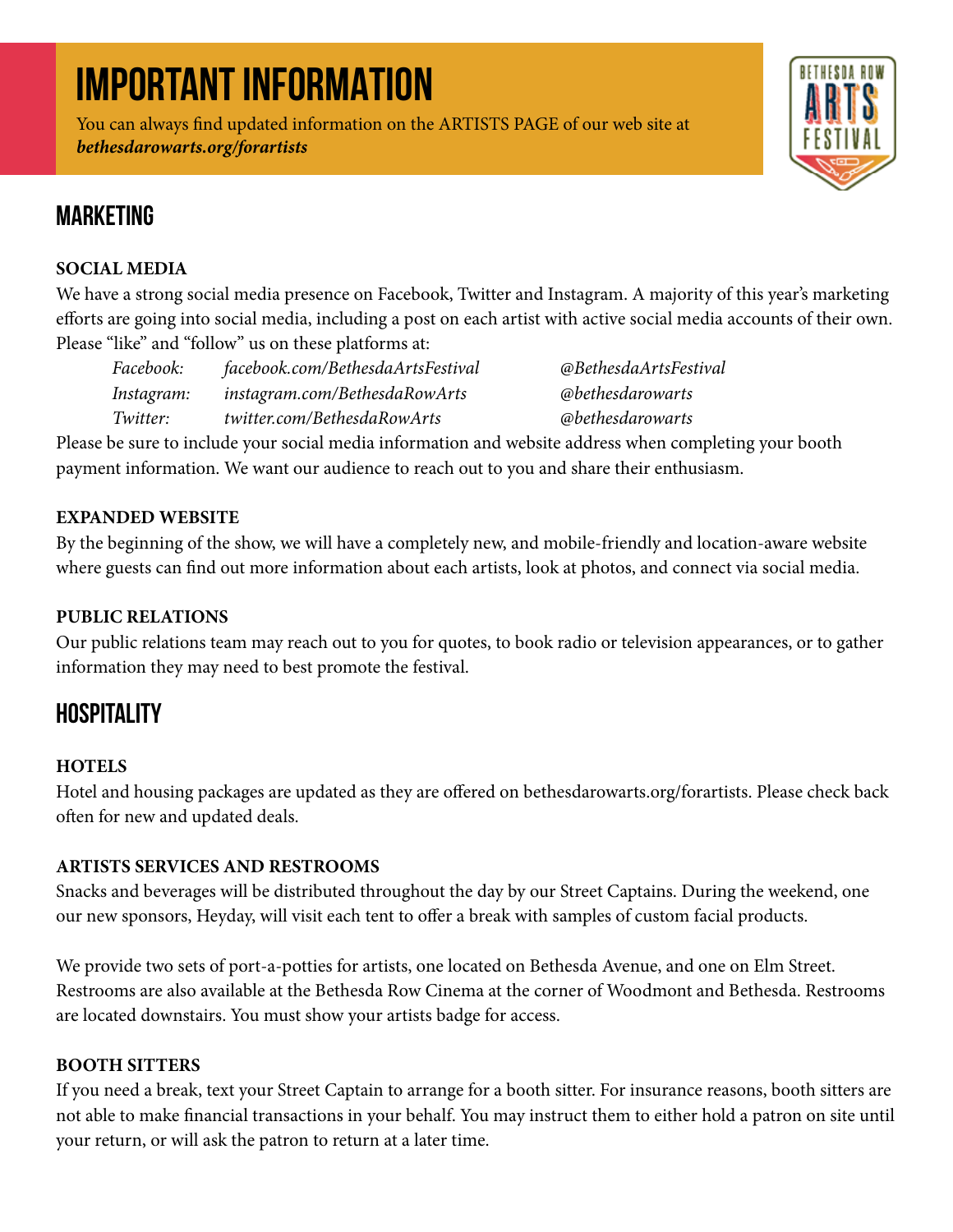## **MARYLAND SALES TAX**

Each artist is responsible for collecting and remitting Maryland sales tax (6%). The Department of Revenue will have a list of participants. If you do not have a Maryland tax number, the state will send you a form for payment due after the show.



## **BOOTH INFORMATION**

#### **ELECTRICITY**

**There is no electricity at this show, and generators are not allowed.** Artists are welcome to use batterypowered lighting.

#### **BOOTH IDENTIFICATION SIGNS**

All booths will be provided with a hanging sign with the artists name, hometown, website (if provided), and indication of a returning artist, new artists to BRAF, and past jury winner. These signs must be hung in a prominent location for guests to locate you from information on our website.

#### **STORAGE**

Because we are guests at a very active urban shopping/dinning/entertainment mecca, storage is very limited at this show, so please plan accordingly. Most booths are placed back-to-back, and the sidewalks cannot be used for storage.

## **THE JURY PROCESS**

#### **BEST OF SHOW JUDGING**

Begins at 11:00 a.m. on Saturday. Judges will stop by your booth and will leave behind different colored stickers on your booth space sign. **Place the provided booth sign on the outside entrance of your tent — the jury will not judge any tent that does not display the booth sign**. If for some reason you did not speak with a judge or a colored sticker was not left on your booth sign, please notify your Street Captain.

#### **BEST OF SHOW RIBBONS**

Ribbons will be awarded first thing in the morning on Sunday. Best of Show will receive \$2,500, Second Place will receive \$1,500 and Third Place will receive \$1,000, Category Winners will receive \$50. Award winners will be jury exempt and receive preference for corner booth requests in 2022.

## **INFORMATION ANYTIME**

You can always find updated information on the ARTISTS PAGE of our web site at *bethesdarowarts.org/forartists*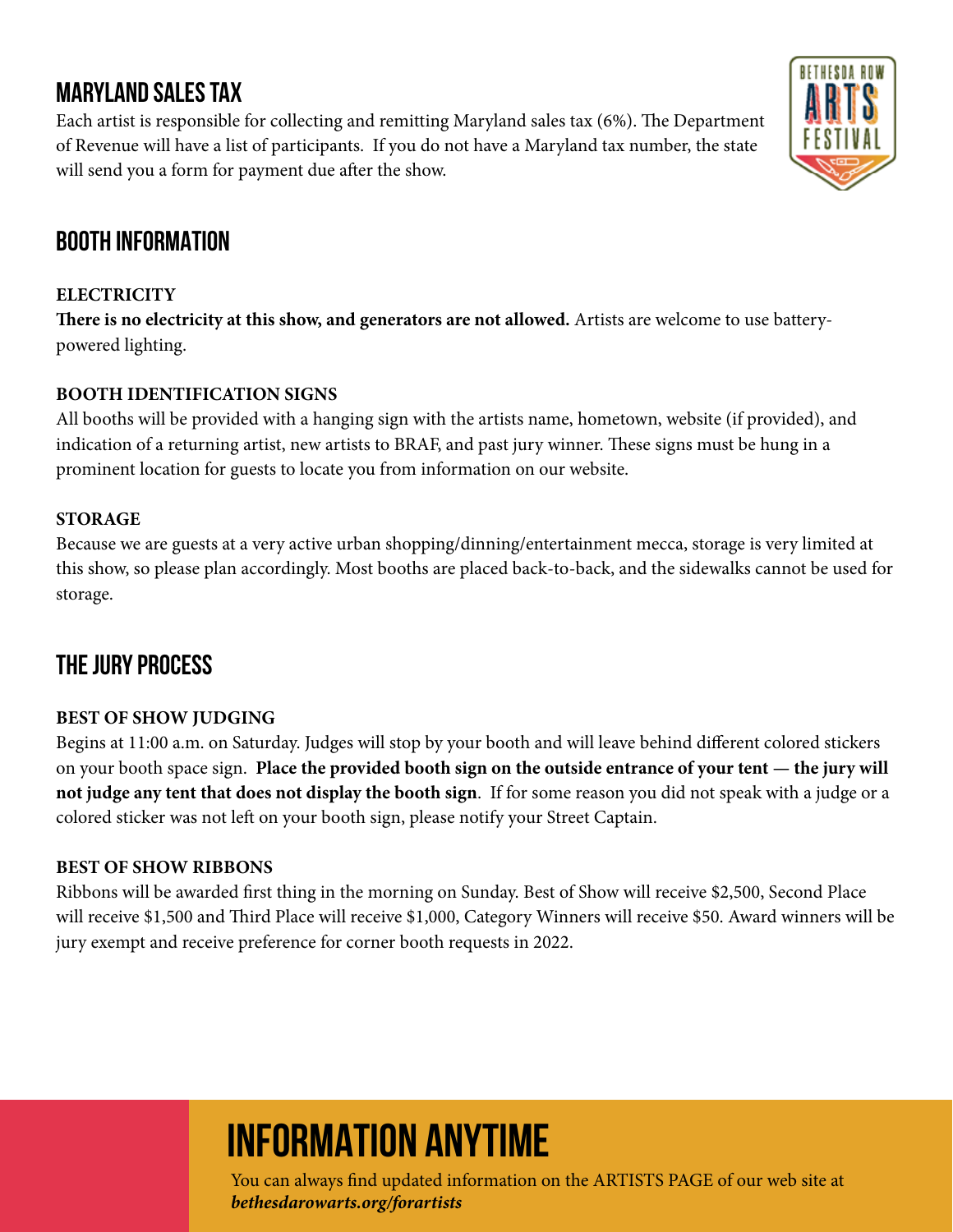#### **OVERNIGHT ARTWORK REMOVAL**

Please notify your Street Captain if you plan to remove your artwork Saturday night to arrange a set load-out time. You may not drive up to your booth without an assigned time. Artists leave artwork in their booth at their own risk. **PLEASE NOTE: while BRAF provides 24-hour police security at this show, the festival does not accept liability for loss/theft/damage.**

#### **TENT WEIGHTS**

**All tents must be weighted**. No stakes, drilling into the street, or tying down to Bethesda Row property is allowed. You must have four (4) weights on your tent, with a minimum of 40 pounds each. WIND IS AN ISSUE. If you do not bring enough weights, you will be asked to remove your tent and/or leave the show. **Because of insurance issues, we are unable to supply weights without a full tent rental.**

#### **RAIN OR SHINE**

**As your application guidelines indicate, the show is held rain or shine.** We monitor for inclement weather, and the show will close early if the in our sole judgement, weather is considered potentially dangerous,

### **LOAD-IN PROCEDURE**

**All load-in times are scheduled, with the first wave beginning at 4:00am. Load-In times are listed on the webpage** *bethesdarowarts.org/forartists*

**You may DOLLY in your booth beginning at 3:30am.** Look for your Street Captain to check-in. Do not set uop until you have spoken to your Street Captain,

**YOU MAY ONLY LOAD IN AT THE TIME ASSIGNED TO YOU.** If you are late, we will attempt to accommodate you at a time that fits into the tight schedule. If you are early, you will be turned away. Only arrive at the designated intersection at your scheduled time.

**On entering the show site, you will check-in with your Street Captain,** who will hand you your show badges, site driving permit, booth identification sign, and other items.

#### **Please access your booth from the following locations:**

**Bethesda Avenue Booths** — Cars enter through the intersection of Bethesda Avenue and Woodmont Ave. If using a GPS device, set the address to 4750 Bethesda Ave., Bethesda, MD 2014

**Woodmont Avenue Booths** — Cars enter at the intersection of Woodmont Ave and Hampden Lane. If using GPS device, set the address to 4900 Hampden Lane, Bethesda, MD 20184

**Elm Street Booths** — Cars enter from corner of Elm Street and Arlington Road If using GPS device, set the address to 4965 Elm St., Bethesda, MD 20184

**Artists must unload their contents and promptly remove their vehicles prior to booth setup** to allow access for other artists/partners — this is an essential courtesy, and is key to smooth festival operation.